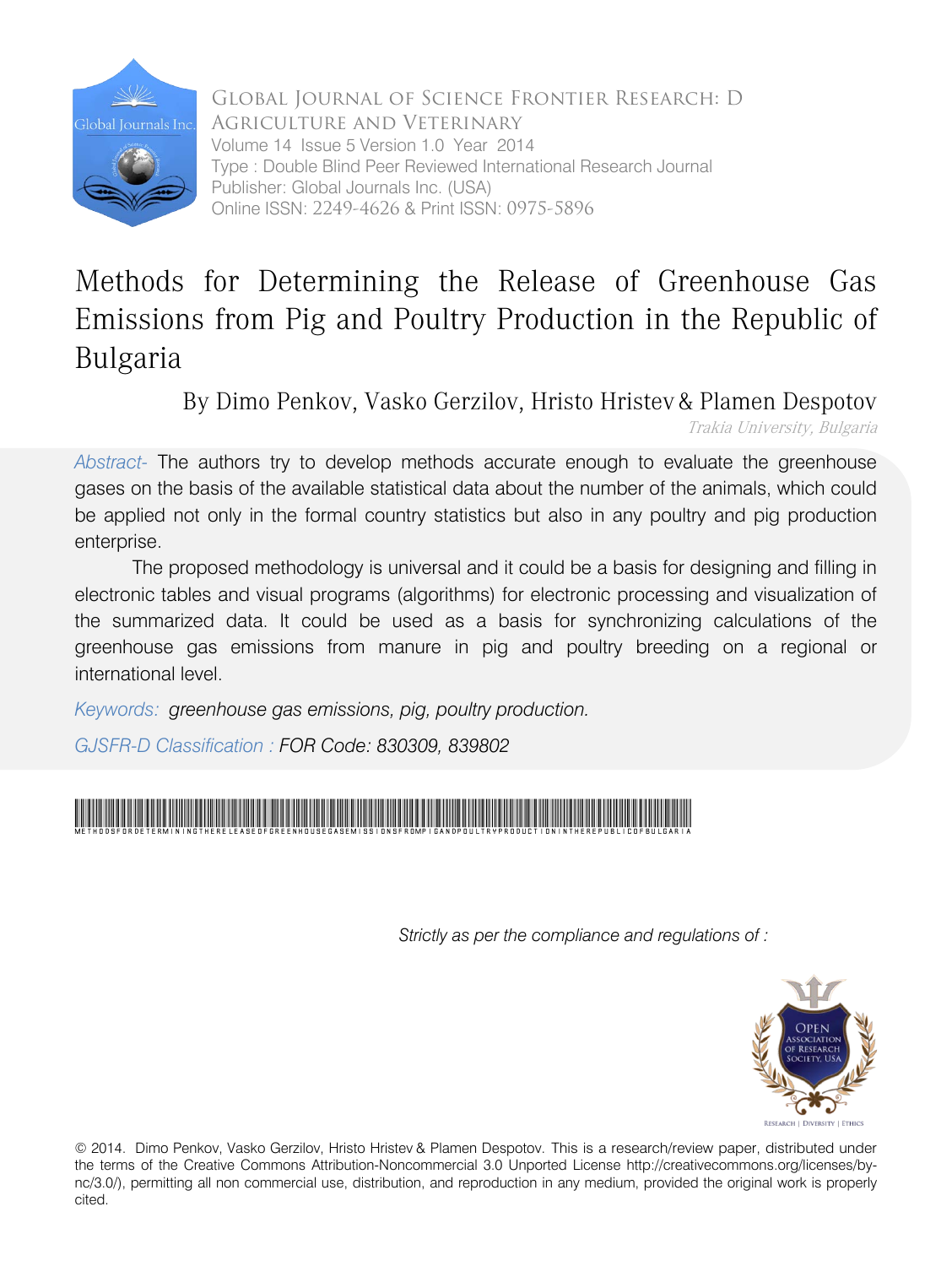## Methods for Determining the Release of Greenhouse Gas Emissions from Pig and Poultry Production in the Republic of Bulgaria

Dimo Penkov <sup>α</sup>, Vasko Gerzilov <sup>σ</sup>, Hristo Hristev <sup>ρ</sup> & Plamen Despotov <sup>ω</sup>

Abstract- The authors try to develop methods accurate enough to evaluate the greenhouse gases on the basis of the available statistical data about the number of the animals, which could be applied not only in the formal country statistics but also in any poultry and pig production enterprise.

The proposed methodology is universal and it could be a basis for designing and filling in electronic tables and visual programs (algorithms) for electronic processing and visualization of the summarized data. It could be used as a basis for synchronizing calculations of the greenhouse gas emissions from manure in pig and poultry breeding on a regional or international level.

*Keywords: greenhouse gas emissions, pig, poultry production.* 

### I. Introduction

ollowing the implementation of the decisions of 18<sup>th</sup> annual session of the Conference of the Parties to United Nations Framework Convention ollowing the implementation of the decisions of 18<sup>th</sup> annual session of the Conference of the Parties to United Nations Framework Convention on Climate Change, Doha, extending the life of the Kyoto Protocol, the precise determining of the emissions from different anthropogenic sources of pollution, i.e. industry, agriculture, household waste, etc., has acquired still greater importance. A number of Bulgarian, European and International documents (Section A in the References) confirm those issues. Problems treated are of importance for both determining the country quotas and the emission trading schemes and for setting objective pollution parameters when establishing and operating different economic units – industrial enterprises, agricultural farms and wastetreatment plants.

Major pollutants on livestock farms are biological wastes (dung and urine) and the released rumen and intestinal gases (Goodland and Anhang, 2009; Petrov et al., 1983; Dinev et al., 2009). In the Report of FAO entitled "Livestock's Long Shadow reads that annually, 7516 million tons of CO2 equivalent (18%) of all the greenhouse gases result from breeding cattle, buffalos, sheep, goats, camels, horses, pigs and domestic poultry, which puts their breeding under question. A similar analysis of those statements, made by Good land and Anhang (2009), confirmed

Author *α σ ρ*: Agricultural University – Plovdiv, Bulgaria. e-mail: dimopenkov@gmail.com Author *Ѡ*: Executive Environmental Agency–Sofia, Bulgaria. that the annual contribution of animals and by-products is about 32564 million tons of  $CO<sub>2</sub>$  emissions, which is more than half of all the greenhouse gases from human activities.

Statistical data of the Republic of Bulgaria are based on sporadic or periodic reports on the number of animals in the country, hence the evaluation of the polluting substances is difficult and of low precision. Contrary to breeding ruminants, the formation and release of intestinal gases in pig and poultry production is extremely low and they are disregarded in the evaluation of harmful emissions.

The aim of the present study was to develop methods accurate enough to evaluate the greenhouse gases on the basis of the available statistical data about the number of the animals, which could be applied not only in the formal country statistics but also in any poultry and pig production enterprise.

### II. Material and Methods

### *a) Basic Data Needed for Input to the Model*

### i. *Mother Sows*

Each year 2, 4 pig litters are produced by a sow in average, the pregnancy continuing for 114 days and the period of lactation – 28 days (following the standards for industrial pig breeding). A week after weaning the piglets, the sows come into heat and are inseminated again. The period between weaning and insemination is registered as the period of pregnancy because the feeding rate is the same, i.e. the mother sows receive the same daily amount of forage as the pregnant ones (by Stoykov, Katsarov, 2010). Consequently, during a year period, each sow is in a period of pregnancy for 298 days and in a period of lactation for 67 days.

### ii. *Growing and fattening pigs*

Their number is calculated by deducting the number of the mother sows from the total number of pigs. Only fattening pigs are taken in the formula, because the pigs for breeding stock are a very small percentage of all the pigs and their digestible energy /DE/ intake does not differ considerably from that of fattening pigs. However, the total number of pigs during the year (growing and fattening) are reported when determining the greenhouse gases.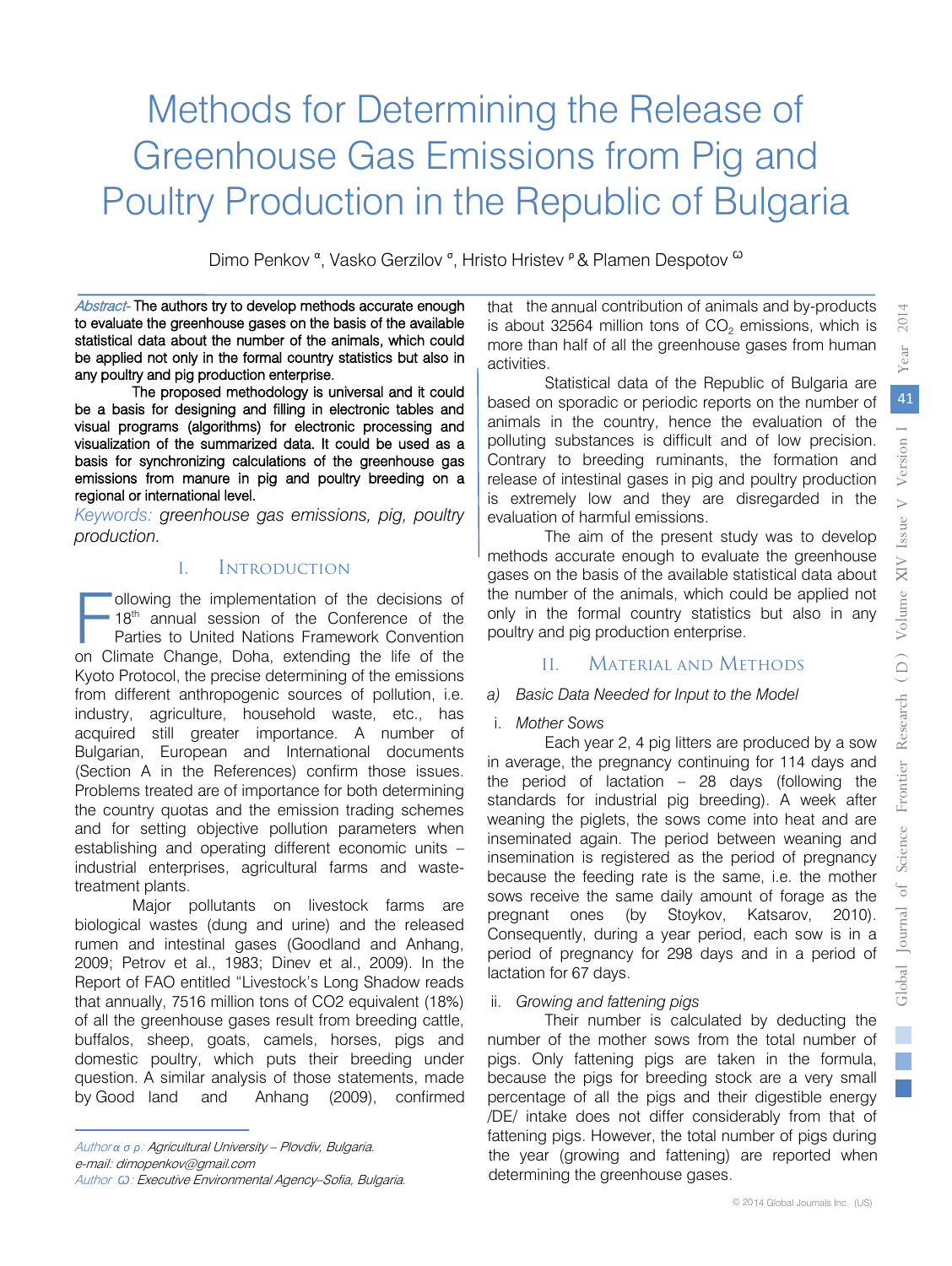### iii. *Hen species*

The information given below refers to hens only, as their number is over 90% of all the poultry species reared in Bulgaria.

### iv. *Laying hens*

-Data about the three most widely spread laying-hen hybrids in Bulgaria.

(Source: http://www.isapoultry.com)

| <b>Stock</b>        | Forage             | Average daily | Forage         | Average daily | Number  | Egg mass hen |
|---------------------|--------------------|---------------|----------------|---------------|---------|--------------|
| hybrid              | consumption<br>per | consumption,  | consumption,   | consumption,  | of eggs | housed, kg   |
|                     | hen, 1-126<br>days | 1-126 days of | 90<br>19<br>to | 19-90 weeks   |         |              |
|                     | of age, kg         | age, g        | weeks of age,  | of age, g     |         |              |
|                     |                    |               | kg             |               |         |              |
| Hisex               | 6,6                | 52.4          | 55,6           | 112           | 408     | 25,6         |
| brown               |                    |               |                |               |         |              |
| <b>Bovans</b>       | 6,6                | 52.4          | 56.9           | 114           | 408     | 26,0         |
| brown               |                    |               |                |               |         |              |
| <b>ISA</b><br>brown | 6,6                | 52,4          | 55,2           | 111           | 409     | 25,7         |

-Data about laying hens (calculations are based on data by Kabakchiev, Aleksieva, Genchev, Nikolova, Gerzilov, 2014, Poultry farming – textbook – in print):

- Basic consumption of compound feed egg-laying branch – 0,112 kg per day
- Basic consumption of compound feed parents, broiler production – 0,170 kg per day
- Basic dry matter in 1 kg of compound feed 88 %

Basic GROSS ENERGY in 1 kg dry matter of feed – 18, 45 MJ/kg (for hens and fattening broiler chickens) Fattening chickens (broilers)

### v. *Standards*

For the gross energy in 1 kg of dry matter, content of dry matter in 1 kg of feed – the same as for hens.

Metabolizable energy in 1 kg of feed (by Kabakchiev, Aleksieva, Genchev, Nikolova, Gerzilov,

| 2010 | 2011 | 2012 | In average fo |
|------|------|------|---------------|
| 6263 | 6522 | 7499 | 6761          |

### III. Results and Discussion

*a) Choosing the mathematical models (formula)*

Following a preliminary assignment, the formula chosen and modified by us, is: (http://www.ipccnggip.iges.or.jp/public/gp/english/4\_Agriculture.pdf/p.31):  $VS = (DMI \times 18.45) \times (1-DEI/100) \times (1-SASH/100)$ 

Where: VS – volatile solid excretion per day on a dry matter weight basis, kg DM/day

DMI – dry matter intake (kg(g)/animal for 24 hours 18.45  $(MJ/KJ)$  – mean gross energy content in 1 kg(g) dry matter DEI (MJ/kJ) – digestible energy intake – by 1 animal for 24 hours (as coefficient (percentage) from the gross energy intake) % ASH – percentage of ash content in DM of the excrements.

### i. *Choosing models for filling in data for pigs*

The annual statistical data of Bulgaria contains the characteristics "total number of pigs" and "out of them, mother sows". The number of growing pigs plus 2014, Poultry farming – textbook – in print) – ranging between 12, 85 and 13,50 (average 13,3 MJ +  $4\%$  = 13,854/0,88 = 15,74 MJ/DIGESTIBLE ENERGY/kg of dry matter).

In our country the growing cycle of a broiler chicken is 42 days in average (a standard). The consumed feed mixture for that period is 4, 51 kg in TOTAL (COBB standard + 10% added for real production conditions).

Additional information for fattening chickens (for the correct determining of the total amount of volatile substances per year)

-Number of produced broilers (S×ource: An×nual Agricultural Report of the Ministry of Agriculture and Foods, 2013).

Number of chickens for meat at the end of the year, in thousands (for a fattening cycle).

### In average for the three years

fattening pigs is obtained by deducting the number of mother sows from the total number of pigs.

*b) Mother sows*

### i. *Pregnant sows*

A pregnant mother sow consumes 2, 9 kg of feed mixture/24 hours in average, i.e. 298×2,9=864 kg annually. The standards about the dry matter content in the feed mixtures (for all the categories of pigs and poultry) is 88%, which means that a pregnant sow consumes 760, 5 kg of dry matter annually. The digestible energy content in 1 kg of dry matter for pregnant sows is 14, 32 MJ in average, standard (NRC-2010, Todorov et al., 2010), i.e. a pregnant sow receives 10890 MJ of digestible energy annually.

The amount is increased by 10% for boars (not included in statistical data), as their daily consumption of digestible energy is the same as of pregnant sows and they represent about 8% of the mother sows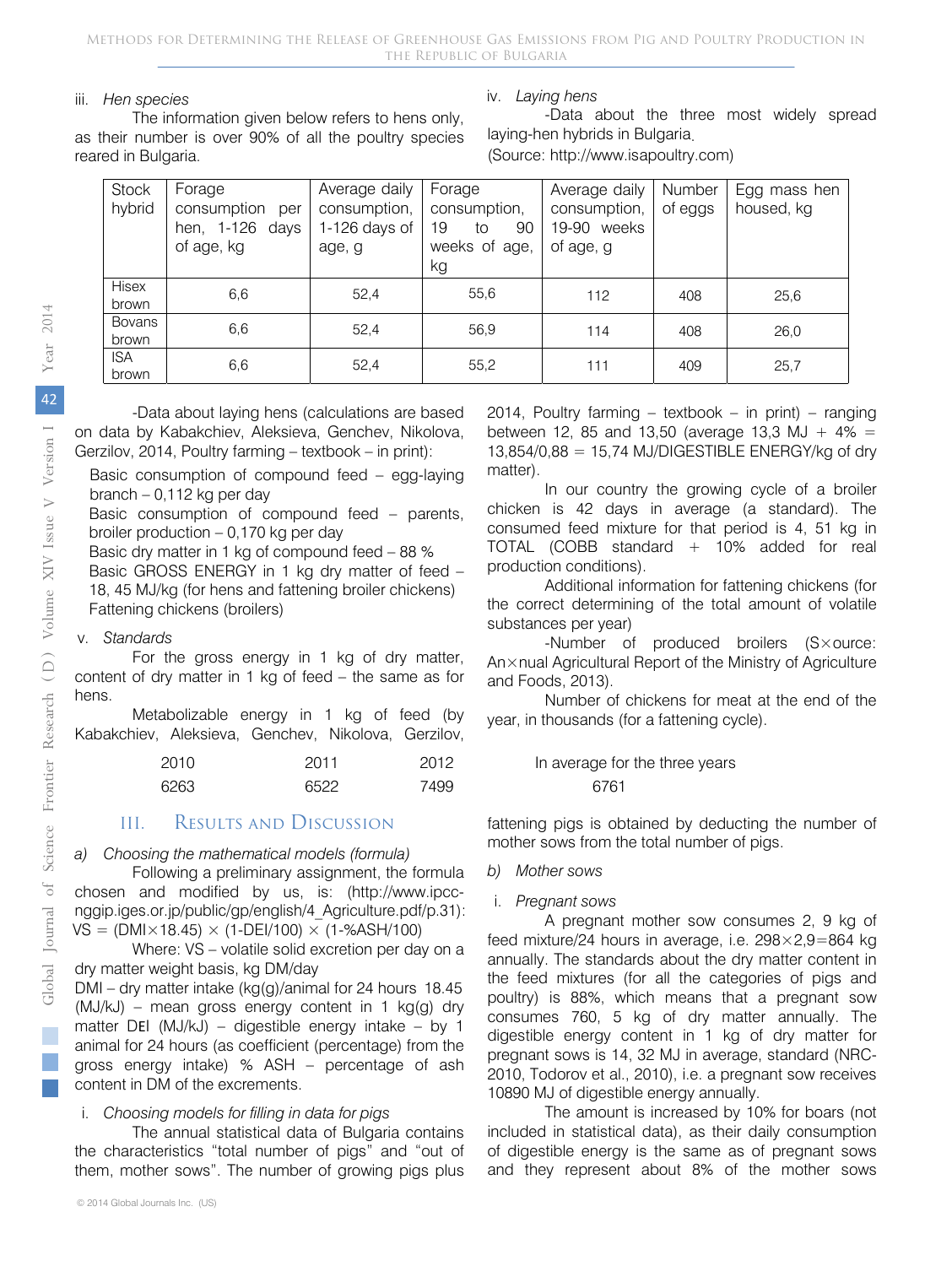(consequently, the digestible energy is 12100 MJ per mother sow).

The GROSS ENERGY intake from the feed for pregnant sows is: 760,  $5 \times 18,45 = 14031 + 10\% =$ 15590 MJ

12100/15590=77,6% or the level of energy metabolism in the formula is 0,7761.

Data about pig excrements, described below, are based on own studies and they represent the reported average values of 6 samples of different origin – pig-fattening farms.

Pig dung (without urine) – taken by Ampula recti for pigs – 110 kg from slaughter-houses – pure (without being in contact with the floor):

> Average relative weight of 1 dm3 – 0,962 kg Average dry matter content – 24,50%

Average content of CRUDE ASH in DRY MATTER – 12,21% (0,1221 in the formulae for all the pig categories).

The formula for pregnant sows is:  $VS =$  $15590\times(1-0.7761)\times(1-0.1221)$ 

### ii. *Lactating sows*

Following the standard, a lactating sow consumes 6, 8 kg $\times$ 0, 88 = 6 kg of dry matter/24 hours.

Following the standard, 15, 9 MJ of digestible energy is contained in 1 kg of dry matter.

15,  $9\times6\times67=6392$  MJ annual digestible energy consumption

GROSS ENERGY intake from forages for pregnant sows is:  $6 \times 67 \times 18$ ,  $45 = 7420$  MJ

 $6392/7420 = 86$ , 15% or the degree of energy metabolism in the formula is 0, 8615

The formula for lactating sows is:  $VS = 6392 \times$  $(1-0.8615) \times (1-0.1221)$ 

iii. *The average DAILY amount of the volatile gases produced by a sow*

-Summing up the final figures obtained for the two periods – pregnancy and lactation;

-The sum is divided in 365 (the number of days of the cycle, which is one year).

*c) Growing pigs*

Their number is calculated by deducting the number of mother sows from the total number of pigs. Only fattening pigs are taken as a basis because the young pigs raised for breeding stock are a very small percentage of all the pigs and their intake of digestible energy does not differ considerably from that of fattening pigs.

Data calculated below are obtained using the basic data by Todorov et al., 2011 and Stoykov, Katsarov, 2010).

### *Digestible energy intake*

1.3. Until 28<sup>th</sup> day  $-$  558 MJ DM/pig in total for the whole period, BUT ONLY FROM FORAGE. It is admitted that DE consumption from the sow's milk adds

50% additional energy consumption but it could not be measured precisely. ADDITIONALLY, THE ASH SUBSTANCES (as well as all the substances contained in milk) ARE ABSORBED AT OVER 98% and only insignificant amounts remain in the dung of piglets. That is why we increase only the coefficient of digestibility in the formula.

Gross energy: 649 MJ for the whole period

Absorption level – 92% (it is the arithmetic mean between the absorption from the sow's milk– 98% and from the starter mixture – 86%).

The formula for the category is:  $VS = 649 \times (1-\frac{1}{2})$  $0.92) \times (1 - 0.1221)$ 

2.3. 10-30 kg live weight – 0,5 kg weight gain in average = 40 days $\times$ 1,05 $\times$ 0,88 $\times$ 16,14 = 597 MJ/pig for the whole period

Gross energy – 1, 05  $\times$  0, 88  $\times$  18, 45  $\times$ 40=682 MJ/pig for the whole period, or 597/682=87, 54%, or 0, 8754.

The formula for the category is:  $VS=682 \times (1-\frac{1}{2})$  $0.8754 \times (1 - 0.1221)$ 

3.3. 30-60 kg live weight, 0, 8 kg weight gain  $=$ 38 days  $\times$  1, 95  $\times$  0, 88  $\times$  15, 7 = 1024 MJ/pig for the whole period

Gross energy:  $38 \times 1$ ,  $95 \times 0$ ,  $88 \times 18$ ,  $45 =$ 1203 MJ

1024/1203=85% or 0, 85 for the formula.

The formula for the category is:  $VS=1203 \times (1-1203)$  $0.85) \times (1 - 0.1221)$ 

4.3. 60-90 kg at 1 kg of gain weight = 60 days  $\times$  2, 60  $\times$  0, 88  $\times$  15 = 2059 MJ/pig for the whole period

Gross energy: 60  $\times$  2, 60  $\times$  0, 88  $\times$ 18, 45=2533 MJ or 2059/2533 = 81% or 0,8 1 for the formula.

The formula for the category is:  $VS = 2533 \times (1 0.81) \times (1 - 0.1221)$ 

5.3. 90-120 kg, 0, 9 kg weight gain = 33 days $\times$  2, 9  $\times$ 0, 88  $\times$ 14, 55 = 1225 MJ/pig for the whole period

Gross energy:  $33 \times 2$ ,  $90 \times 0$ ,  $88 \times 18$ ,  $45 = 1554$ MJ or 1225/1554 = 78, 8% or 0, 788 for the formula.

The formula for the category is:  $VS=1554 \times (1 0.788 \times (1 - 0.1221)$ 

*\*Note: In Bulgaria pigs are fattened to a live weight of 120 кg. It is not a problem to re-calculate the average daily excretions to a final live weight of 90 kg and in that case the periods become 4 instead of 5.*

*d) Calculating the average daily excretions of a growing/fattening pig* 

-Summing up the figures for ALL the periods (either4 or 5);

-The sum total is divided by 166 or 199 (the days of the cycle for pigs, which is less than a year).

*Choosing models for filling in data for poultry*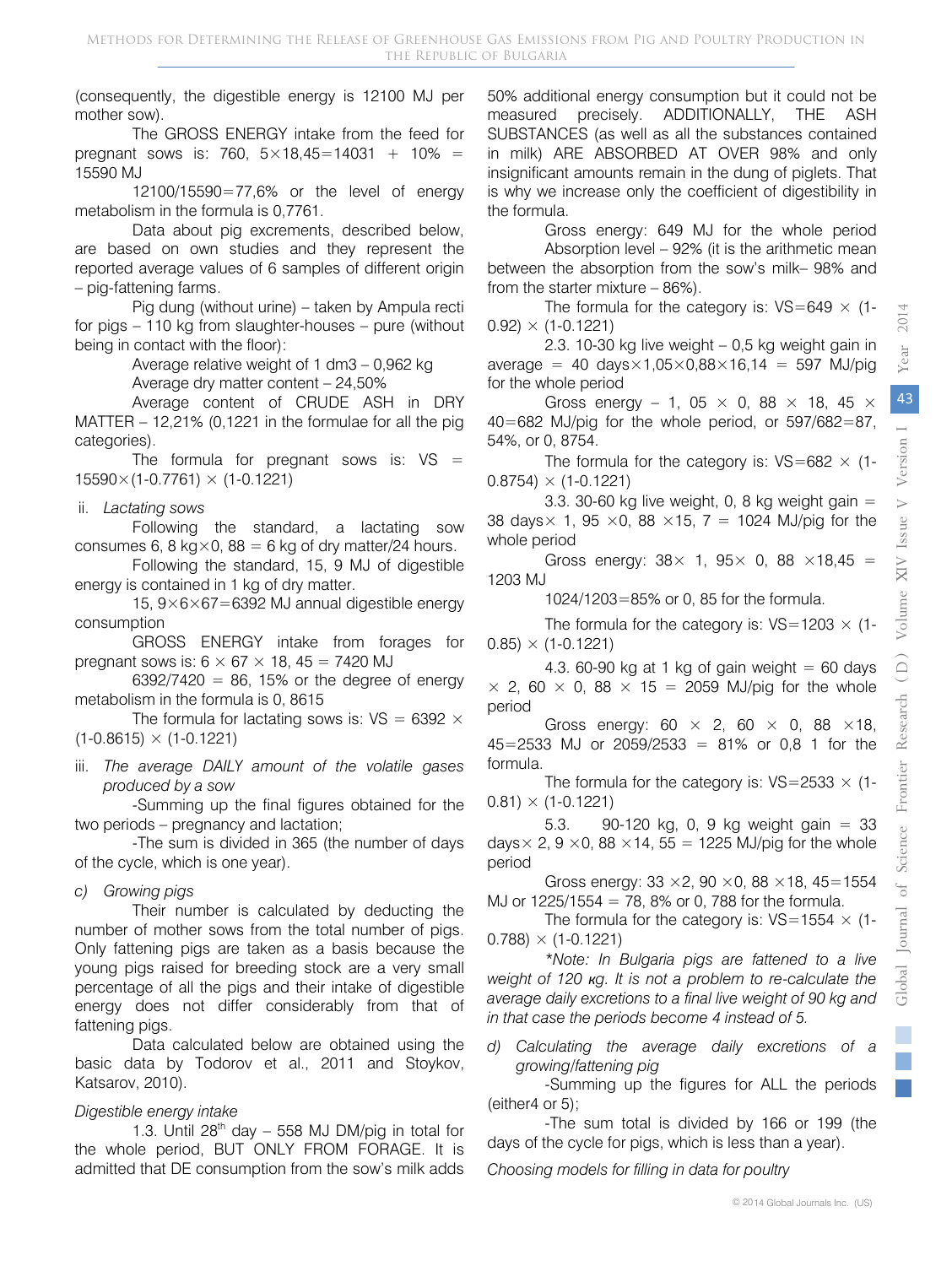### i. *Basic data from own studies on some characteristics of poultry manure*

Poultry excrements (dung plus urine) – 6 samples of different origin – farms for egg-laying hens (cage breeding), pure (collected immediately)

Average relative weight of 1 dm3 – 0, 7778 kg

Average dry matter content – 26, 75%

Average content of CRUDE ASH in the DRY

MATTER – 18, 48% (0, 1848 for the formula)

Fattening chickens:

Average relative weight of 1 dm3 – 0, 7778 kg

Average dry matter content – 26, 75%

Average content of CRUDE ASH in the DRY MATTER – 12, 63% (0, 1263 for the formula)

The difference between hens and chickens in the ash content is due to the fact that the feed for laying hens contains 3-4 times more ash (mainly calcium salts) and although the hens assimilate salts better than the broilers, still their excrements contain more undigested ash substances.

### ii. *Laying hens*

According to the standard, the average metabolizable energy in mixtures for laying hens for both production branches is 11, 5 MJ/kg (variations being within 11, 3 to 11, 9).

11, 5/0, 88 (dry matter content in the forage)  $=$ 13, 07 MJ ME/kg of DRY MATTER+4% = 13, 62 MJ DIGESTIBLE ENERGY FOR POULTRY/kg of dry matter

Hens for broiler production are about 15% of the total number of laving hens, so 0, 112 $\times$ 0, 85+0,  $17\times$ 0, 15=0, 119 kg/day/layer (for egg and egg-broiler production);

0,119 $\times$ 0, 88 = 0, 105 kg of dry matter is consumed by a layer for a 24-hour period.

Statistical data contains the total number of layers and growing layers, however, according to statistics, a growing layer consumes 7 kg of forage in average for 18 weeks. The amount in the table is 6, 6 kg, approximated to 7 kg, because in the Republic of Bulgaria 5-6% increase is realistic, because the standard could not be reached (7  $\times$ 0, 88 = 6, 16 kg of dry matter). After that the growing hen starts laying eggs and it enters the category of layers. Summarized, it means that the hens are growing layers for 126 days and they consume 0, 049 kg of dry matter for a 24-hour period in average.

The whole productive period of the layers (from hatching through growing layers, laying and culling out) continues for 630 days.

> 630-126 = 504 days of laying  $\times$  0, 105 kg daily consumption of dry matter

 $504:630 = 0$ , 8 relative share

 $126/630 = 0$ , 2 relative share

0,  $8 \times 0,105+0, 2 \times 0,049 = 0,094$  kg OF DRY MATTER IN AVERAGE per layer each day of its life from hatching to culling out.

0, 094 ×18, 45=1,73 MJ GROSS ENERGY FOR THE FORMULA

 $0,094 \times 13,62=1,28$  MJ DIGESTIBLE ENERGY

1, 28/1, 73= 74, 01% digestibility or 0, 7401 for the formula

The formula for the category is:  $VS = 1$ , 734 $\times$  $(1-0.7401) \times (1-0.1848)$ 

iii. *Broiler chickens – calculations are done on the basis of data in the section "Material and Methods"*

6761000  $\times$ 6, 5 fattening cycles = 43946500 – total number of fattened broilers produced annually. However, those broilers have not released excrements for 365 days in the year, but:

6, 5  $\times$  42 (only during the fattening period) = 273 days (in the rest of the days the premises were empty for disinfection and cleaning….).

Data are recalculated for one broiler chicken of COBB hybrid – the most widely-spread fattening hybrid in our country.

> 4,  $51/42 = 0$ , 107 kg forage  $\times$ 0, 88 = 0, 094 kg DRY MATTER daily

0, 094  $\times$  18, 45 = 1, 737 MJ gross energy

0, 094  $\times$ 15, 74 = 1, 48 MJ digestible energy 1,  $48/1$ ,  $737 = 0$ ,  $852$  level of digestibility.

The formula for the category is:  $VS = 1,737 \times$  $(1-0.852) \times (1-0.1263)$ 

### IV. Additional Information

The above-given calculations could be used ONLY for industrial-scale pig-breeding and poultry farms. Objective information for the standard intake, utilization of forage energy and chemical analysis of the excrements could not be collected in private yards.

### V. GENERAL Conclusions

The presented methods are universal and they could be a basis for designing and filling in electronic tables and visual programs (algorithms) for electronic processing and visualization of the summarized data. Other major parameters (duration of the production cycle, forage consumption rate, etc., applicable for practice in the different countries and regions) could also be included in the calculating algorithms.

The method could be used as a basis for synchronizing calculations of the greenhouse gas emissions from manure in pig and poultry breeding on a regional or international level.

The method could also be used for calculating emissions for evaluation reports about the environmental impact when establishing new or reconstructing existing pig and poultry breeding farms.

### VI. Acknowledgements

The project was realized with the kind assistance of the Ministry of Environment and Water – Sofia.

p.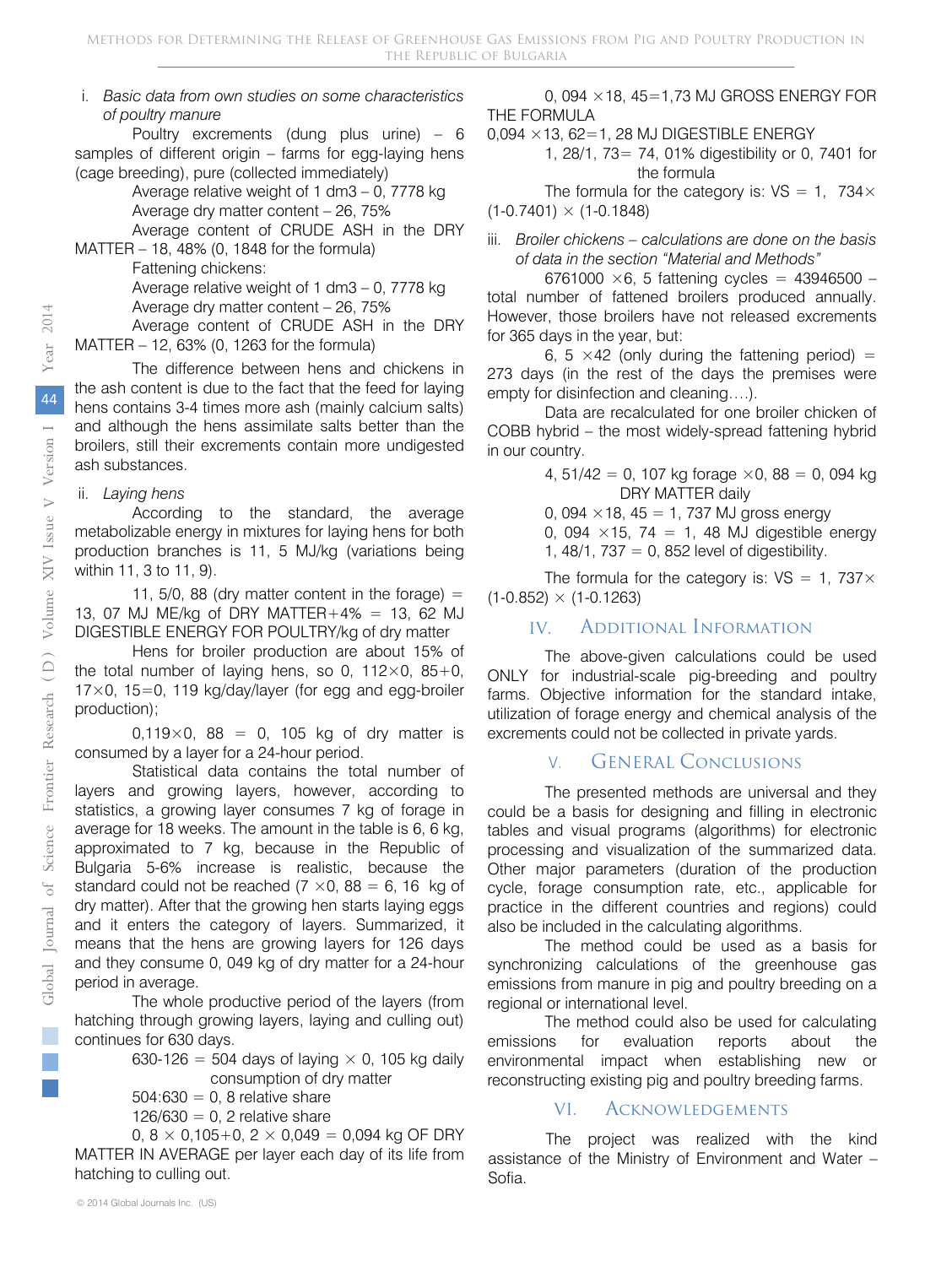### References Références Referencias

- *a) International and Bulgarian legislation cited*
- 1. 1996/62/ЕС-2004 Environmental Policy Review. COM (2005) Communication from the Commission to the Council and the European Parliament.
- 2. Directive 2001/80/ЕС on the limitations of emissions of certain pollutants into the air Directive 2008/101/EC of the European Parliament and of the Council of 19 November 2008.
- 3. Directive 2009/29/EC of the European Parliament and of the Council of 23 April 2009.
- 4. Directive 91/676/EEC on the protection of waters against pollution caused by nitrates from agricultural sources.
- 5. Environmental Protection Act, promulgated SG 91/25.09.2002 (last amended and supplemented SG No. 27/15.03.2013).
- 6. FAО, Livestock's Long Shadow, 2006.
- 7. Goodland R. and J. Anhang, 2009. Livestock and Climate Change: What if the key actors in climate change are ... cows, pigs, and chickens? World Watch, 10-19.
- 8. Regulations No. 6 on the conditions and requirements for construction and operation of landfills and other facilities and installations for waste disposal and recovery, SG 80/27.08.2013.
- 9. Regulations No. 7 on Ambient Air Quality Assessment and Management, SG 45/14.05.1999
- 10. Waste Management Act, promulgated SG 53/13.07. 2012, amended SG 66/26.07.2013.
- 11. Water Framework Directive 2000/60/EC.
- *b) Major References*
- 1. Annual Agricultural Report of the Ministry of Agriculture and Foods, 2013.
- 2. Atanasov, A., A. Ilchev, G. Ganchev, G. Mihaylova, D. Girginov, D. Penkov, Z. Shindarska, Y. Naydenova, K. Nedyalkov, N. Todorov, S. Chobanova, 2010. Practice Book on Animal Nutrition, ISBN 9789543217335.
- 3. Dinev, D, V. Dimova, N. Delchev, Y. Mitev, R. Burns, C. Miteva, 2009. Cleaning and storage of manure mass on dairy cattle farms. Good Practices Handbook, Stara Zagora, 123 pp.
- 4. Kabakchiev, M., D. Aleksieva, A. Genchev, M. Nikolova, V. Gerzilov, 2014. Poultry Farming, Textbook, [in print].
- 5. NRC 2012, Nutrient requirements of swine, NAP Washington DC, ISBN 0309224233
- 6. PCC Good Practice Guidance and Uncertainty Management in National Greenhouse Gas Inventories.
- 7. Petrov, P., A. Bozhilov, I. Vankov, I. Mladenov, G. Petrov, S. Marinova, N. Bildirev, 1983. Liquid manure, Zemizdat, Sofia, 303 pp.
- 8. Stoykov, A., V. Katsarov, 2010. Pig Breeding, Acad. Publ. House of the Agricultural University – Plovdiv, 280 pp.
- 9. Todorov, N., D. Girginov, Z. Shindarska, A. Ilchev, D. Penkov, 2011. Animal Nutrition, ISBN 9789543053 100
- 10. http://www.ipcc ggip.iges.or.jp/public/gp/english/4\_ Agriculture.pdf/p.31
- 11. http://www.isapoultry.com/